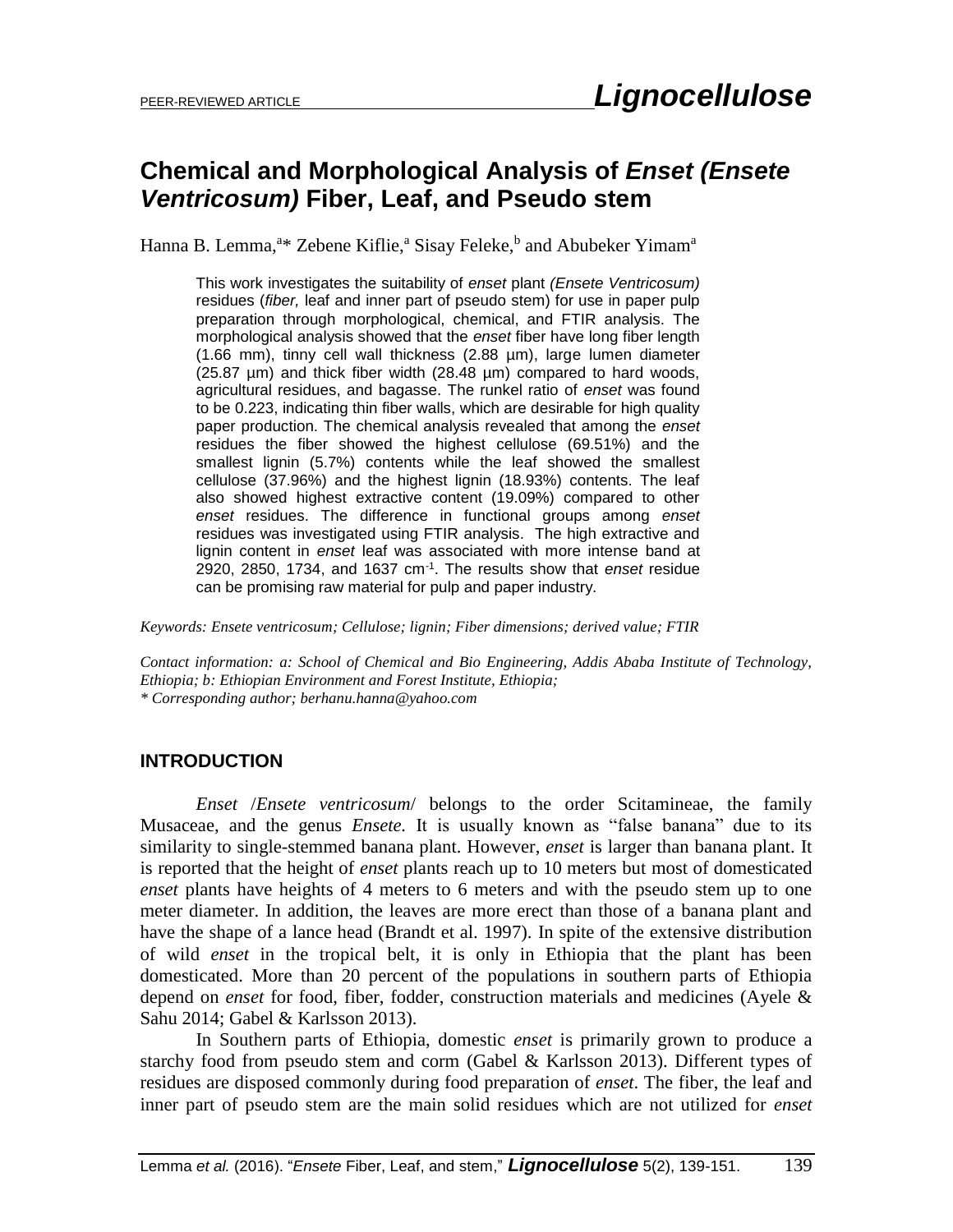based foods preparation. The *fiber*, with a hair like structure, locally called "*kacha*" is collected after scarping of the leaf sheath and leaf bases around the pseudo stem. The inner part of the pseudo stem is simply discarded as waste. These residues are abundant natural resources and can be potential source of cellulosic fiber (Ayele & Sahu 2014). Cellulosic fibers are widely used for many purposes, for example, in textile industries (Ayele & Sahu, 2014), papermaking and packaging industries (Johansson et al. 2012), pharmaceutical application (Kadajji & Betageri 2011), and preparation of innovative materials such as 'green' composites (KG 2015). In addition, plant fibers can also be used to produce fuel, chemicals (Taherzadeh & Karimi, 2007), enzymes (Cavka et al. 2013), and food (Lattimer & Haub 2010). Accordingly, with the increasing consumption and diversification of cellulose derivatives it is becoming difficult to satisfy the large demand from conventional resources. In this context, non-wood species can be viewed as alternative sources of cellulosic fibers, especially in regions that are poor in forest resources. Non-wood fibers are often obtained from agricultural wastes and industrial plants. There are many studies that have been carried out over many years to investigate the use of annual plants or/and agricultural wastes as alternative sources of fiber. *Leucaena diversifolia* (Feria et al. 2012), rice straw (Ho et al. 2012), vine stem (Mansouri et al. 2012), abaca fiber (Ramadevi et al. 2012), tobacco residue (Shakhas et al. 2011), banana fiber (Li et al. 2010; Bhatnagar et al. 2015), banana leaf and pseudo stem (Rahman et al. 2014), and giant reed (*Arundo donax L.)* (Shatalov & Pereira 2006) are some of the agricultural residues and industrial plants that have been investigated so far.

Suitability of cellulosic materials for paper pulp production is often assessed through analysis of fiber dimensions, determination of cellulose, lignin, and extractive contents. Therefore, in the present study, it has been attempted to investigate the suitability of *enset* residues, (in particular the fiber, the leaf and the inner part of the pseudo stem) for paper pulp production by conducting morphological and chemical characterizations of the residues. In addition, Fourier Transform Infrared (FTIR) Spectroscopy analysis was used to evaluate the main structural differences among the various *enset* residues.

### **EXPERIMENTAL**

### **Raw Materials**

The residues from the preparation of *enset* /*Ensete ventricosum*/ based food used in the present study were collected from *enset* plantation in Wolkite (Gurage zone, Ethiopia). The residues were collected randomly from different types of *enset* clones.

### **Morphological and Dimensional Analysis**

For fiber length and fiber diameter determination, *enset* fiber were macerated with 67% nitric acid and boiled at  $100^{\circ}$ C for 10 min (Agnihotri et al. 2010). Then the samples were washed with distilled water and placed on a slide (standard 7.5cm×2.5cm) by using medical dropper. All fiber samples were viewed under microscope Motic model BA 210. A total of 75 randomly selected fibers were measured with  $40\times$  magnification.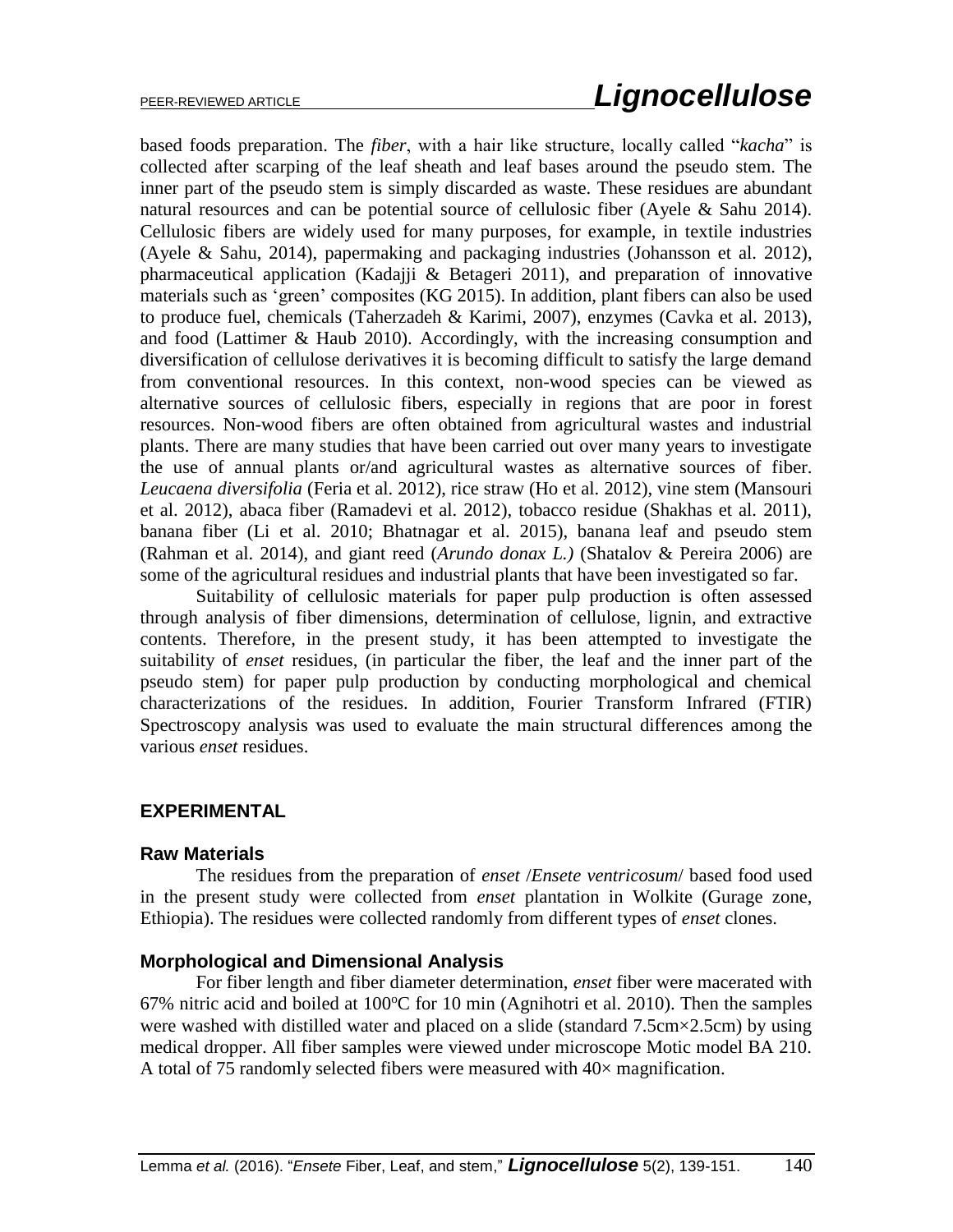For lumen diameter and cell wall thickness determination, *fresh enset* pseudo stem were taken at base, middle, and top of its length as tiny slices. To increase cell wall visibility, the slices were stained in 1% aqueous safranin solution for 5 minutes. Samples were then washed by different concentration (25%, 50%, and 75%) ethanol on petri dishes to remove excess safranin solution that may cause invisibility of cells. The slices were placed on a slide (standard of 7.5cm X 2.5cm) and covered by a cover clip after dropping hematoxylin as binder. Cell visualization was done at magnification of 100 X, by taking 25 random sampling each from the top, middle and bottom parts of the pseudo stem to make the measurement more descriptive.

### **Derived Values**

Slenderness ratio, flexibility coefficient, Runkel ratio, and rigidity coefficient were calculated using measured fiber dimensions: as fiber length/fiber diameter, (fiber lumen diameter/ fiber diameter)  $\times$  100, (2  $\times$  fiber cell wall thickness)/lumen diameter and  $(2 \times$  fiber cell wall thickness)/ fiber diameter, respectively (Ibrahim & Abdelgadir 2015). The values were then compared to those of softwoods, hardwoods, agricultural residues and industrial plants.

### **Chemical Composition of** *Enset* **Residue**

Prior to chemical analysis, the samples were air dried and ground, and the fraction between 40 and 60 mesh screen was used for further analysis. Hence, samples were extracted by Soxhlet using ethanol and toluene mixture with a ratio of 2:1 for 8 h. The amount of soluble products was then determined gravimetrically according to ASTEM E 1690.

Cellulose content was determined according to Kurschner-Hoffner approach. 2 g of extractive free sample were treated with 50 ml of alcoholic nitric acid solution under reflux with four cycles of 1 hour each. After each cycle, the solution was replaced by fresh solution. The alcoholic nitric acid solution was prepared by mixing one volume of 68% (w/w) solution of nitric acid with four volumes of 97% ethanol. At the end, the cellulose was washed, dried and weighted. The final content of cellulose was calculated by subtracting the ash content.

The lignin content was measured by using TAPPI standard method T222 om-06 by subjecting the extractive free sample to acid hydrolysis and filtering the obtained suspension for separating the insoluble lignin.

Ash, cold and hot water solubility and 1% NaOH solubility of enset residues were determined based on TAPPI standards TAPPI T211 0m-02, T207 cm-99, T212 os-58, respectively. All chemical analysis were done in triplicates.

### **Fourier Transform Infrared Spectroscopy Measurement**

The difference in chemical compositions between the different enset parts was investigated using Fourier transform infrared spectroscopy. This method has been used as a simple technique for obtaining rapid information on the structure of different types of wood and among different parts (Poletto et al. 2012). In contrast to conventional chemical analysis, this method requires small sample sizes, short analysis time, without destroying the plant structure.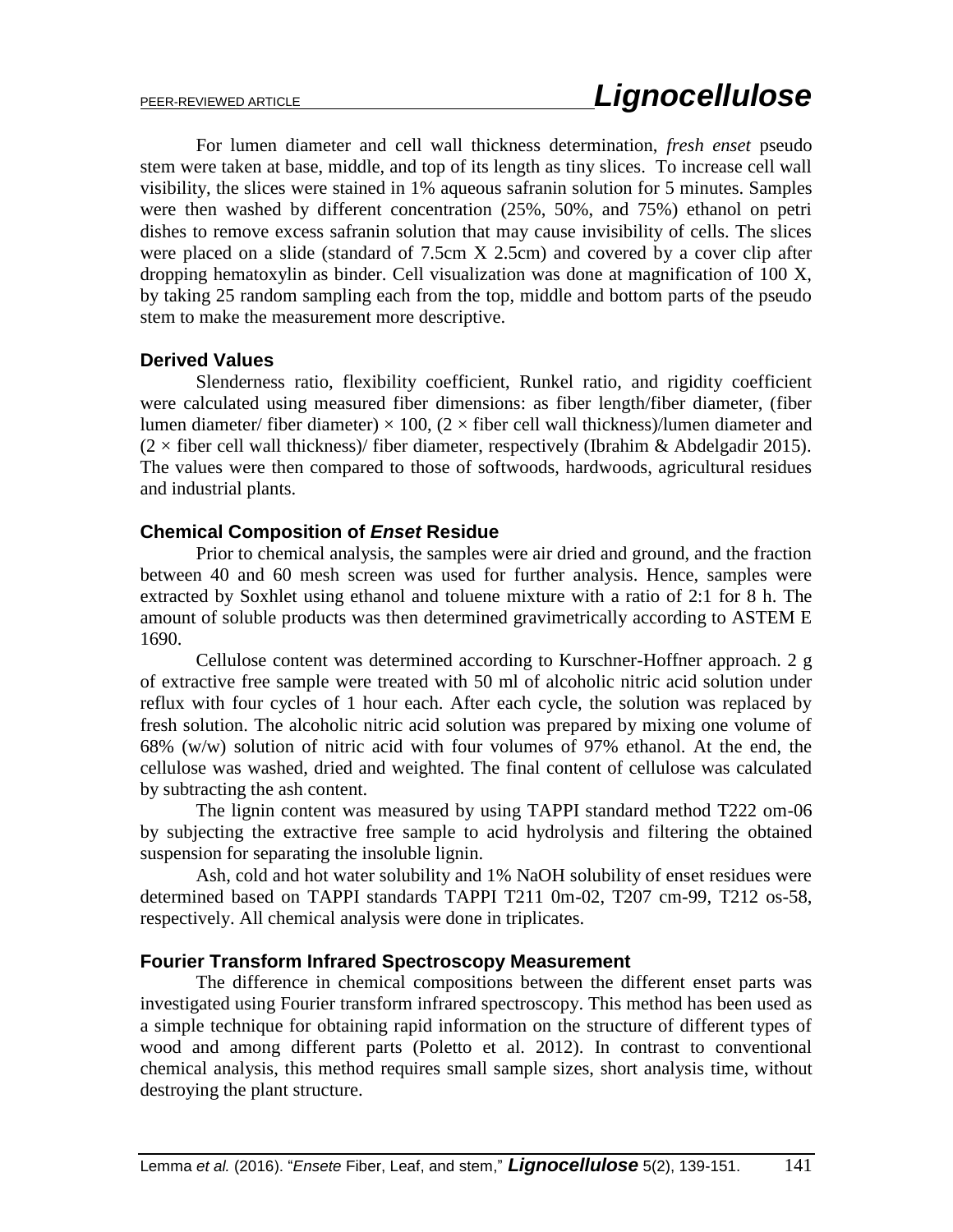FTIR absorption spectra were obtained by mixing and grinding of the samples with dry KBr pellet with the ratio of 1:100. KBr does not show any absorption spectrum in mid infrared region. Then the mixtures were subjected to pressure to produce clear transparent discs. Finally, the samples were measured on spectrum 65 FTIR (Perkin Elmer) in the range of  $4000 \text{ cm}^{-1}$  to  $400 \text{ cm}^{-1}$ . Background spectra were corrected with pure KBr pellet.

# **RESULTS AND DISCUSSION**

### **Morphological and Dimensional Analysis**

The anatomical cell structure and dimensions are related to many structural, physical and chemical properties of plants. Parameters like fiber length, fiber width, lumen diameter and cell wall thickness are very good indicators to decide the material suitability for different end products. They affect many wood-product processing characteristics such as drying, resistance to cutting and machining and pulpwood quality (Ogunjobi et al., 2011, Ogunjobi 2014; Ibrahim & Abdelgadir 2015).

*Enset* fibers have an average length of 1.66 mm, width of 28.5 µm, and have wider lumen (25.9  $\mu$ m) and thinner cell wall (2.9  $\mu$ m) as compared with sugarcane bagasse (Agnihotri et al. 2010), some agricultural residues (Kasmani & Samariha 2011) and hard woods such as eucalyptus tree (Miranda et al. 2012; Ogunjobi et al. 2014), olive and almond tree (Ververis et al. 2004) ( Table 1). With the above data, enset fiber is expected to produce strong paper because of the positive correlation between fiber length and burst strength, tensile strength, tear strength, and folding endurance. Long fiber lengths are preferable for manufacture of paper. Long fibers give more open and less uniform sheet structure. In addition, the thin cell walls of *enset* also positively affect flexibility, burst and tensile strength of paper (Ogunjobi et al. 2014; Kiaei et al. 2014).

Figure 1 (a) shows the image of the transverse section of *Ensete ventricosum* pseudo stem obtained by optical microscope.



**Fig. 1.** (a) Transverse section of *Ensete ventricosum* (1- Vascular bundle, 2- Fibers, 3- Parenchyma cell) and (b) macerated sample of *Ensete ventricosum*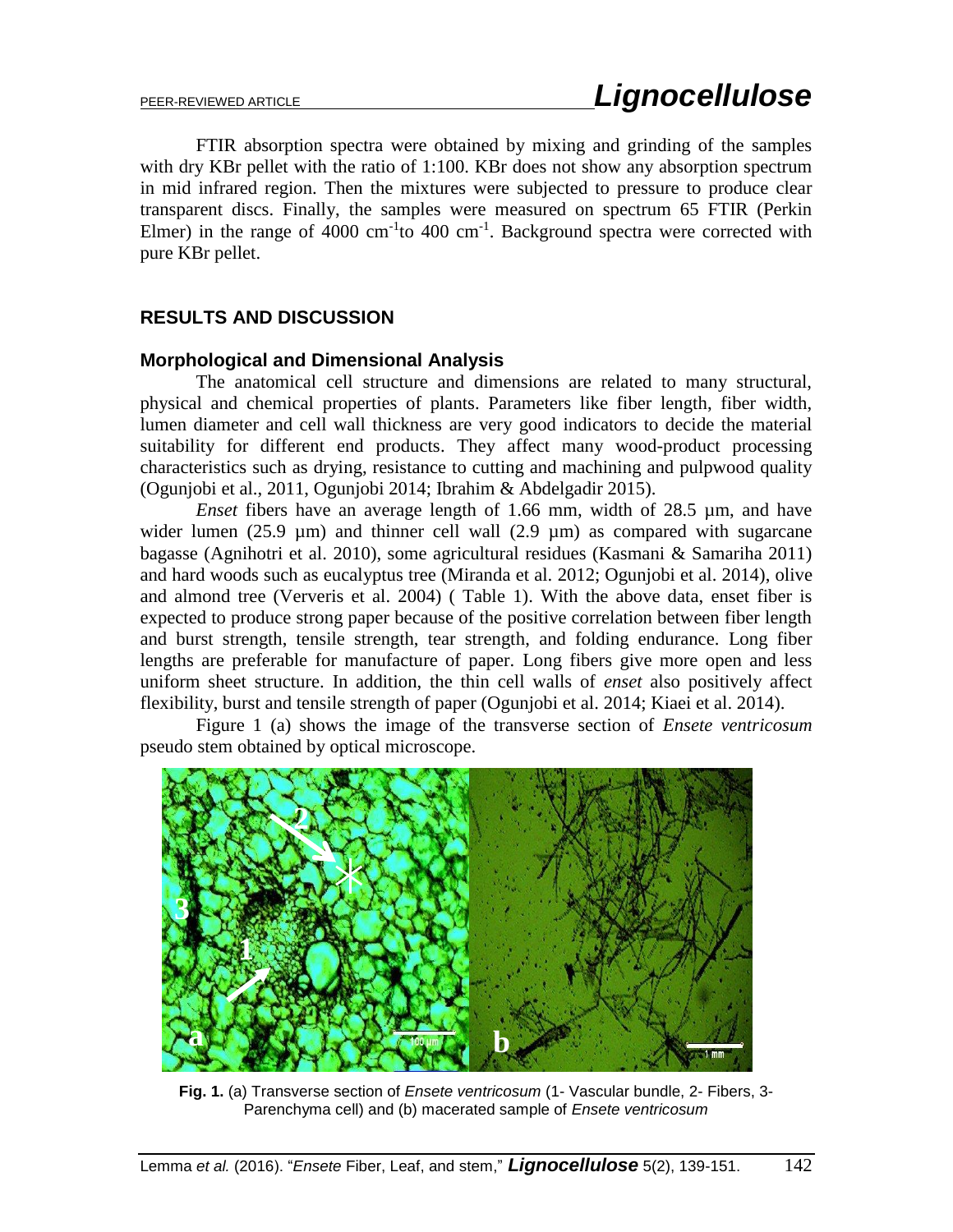The figure depicts scattered vascular bundles (1) with relatively large lumen diameter (2) and tinny cell wall. The vascular bundles of *enset* are collateral, which means xylem towards the inner side and phloem towards the outer side.

Fiber dimensions and derived values of *enset* and their comparison with other lignocellulosic material are summarized in table 1.

|                                                                                                                                                                                                                           | Ensete<br>Ventric<br>osum<br>stem <sup>*</sup> | Sugar-<br>cane<br>bagasse<br>(a) | Wheat<br>straw<br>(b) | Bam-<br>boo <sup>(c)</sup> | Musa<br>paradisi<br>$ca$ (d) | Euca-<br>lyptus<br>globulus<br>tree (e) | Vitex<br>Doniana<br>tree <sup>(f)</sup> | Kenaf<br>(g) |
|---------------------------------------------------------------------------------------------------------------------------------------------------------------------------------------------------------------------------|------------------------------------------------|----------------------------------|-----------------------|----------------------------|------------------------------|-----------------------------------------|-----------------------------------------|--------------|
| Fiber length<br>(L), mm                                                                                                                                                                                                   | $1.66 + 0$<br>.54                              | $1.51 \pm 0.0$<br>8              | 1.14                  | 3.11                       | $2.21 \pm 0.$<br>03          | 0.98                                    | 1.48                                    | 2.9          |
| Fiber width<br>$(D)$ , $\mu$ m                                                                                                                                                                                            | $28.48 \pm$<br>6.79                            | $21.4 \pm 1.6$                   | 19.32                 | 8.03                       | $22.2 \pm 1.$<br>5           | 18.8                                    | 21.9                                    | 28.16        |
| Lumen<br>diameter<br>(d), µm                                                                                                                                                                                              | $25.87+$<br>4.71                               | $6.27 \pm 0.4$                   | 10.54                 | 4.35                       | n.a.                         | n.a.                                    | 12.7                                    | 6.08         |
| Cell wall<br>thickness<br>(w), µm                                                                                                                                                                                         | $2.88 + 1$<br>.01                              | $7.74 \pm 0.2$                   | 4.39                  | 6.98                       | n.a.                         | 4.9                                     | 4.9                                     | 11.04        |
| Slendernes<br>s ratio $(L/D)$                                                                                                                                                                                             | 58.41                                          | 70.56                            | 59                    | 387.29                     | 99.54                        | 52.12                                   | 67.57                                   | 105          |
| Runkel ratio<br>(2w/d)                                                                                                                                                                                                    | 0.223                                          | 2.46                             | 0.83                  | 3.20                       | n.a.                         | n.a.                                    | 0.77                                    | 0.76         |
| Flexiblity<br>coefficient<br>(d×100/D)                                                                                                                                                                                    | 90.83                                          | 29.29                            | 54.55                 | 54.17                      | n.a.                         | n.a.                                    | 57.99                                   | 57           |
| Rigidity<br>coefficient<br>(2w/D)                                                                                                                                                                                         | 0.2025                                         | 0.72                             | 0.72                  | 1.73                       | n.a.                         | 0.52                                    | 0.45                                    | n.a.         |
| *Current study, a: (Agnihotri et al. 2010) b: (Kasmani & Samariha, 2011) c: (Kamthai & Puthson,<br>2005) d: (Rahman et al. 2014) e: (Miranda et al. 2012) f: (Ogunjobi et al. 2014a) g: (Udohitinah &<br>Oluwadare, 2011) |                                                |                                  |                       |                            |                              |                                         |                                         |              |

**Table 1.** Morphological Characteristics of *Ensete ventricosum*

± refers to standard deviation,

The most important parameter indicator used to evaluate suitability of any raw material for pulp and paper production is the Runkel ratio which is twice the ratio of wall thickness to lumen diameter. The standard value for this ratio being one (1), satisfactory pulp strength is usually obtained when the Runkel ratio is below the standard value. Low Runkel ratio means thin fiber wall and larger fiber lumen width. Thin fiber wall is desirable for high quality, dense and well-formed paper. Paper manufactured from thick walled fibers will be bulk with coarse surface. Moreover, large lumen size positively affects the beating of pulp, which involves the penetration of liquid into spaces within the fiber. Thus, fiber with high Runkel ratio value will be stiff, less flexible and will form bulkier paper of low bounded area (Ogunjobi et al. 2014a).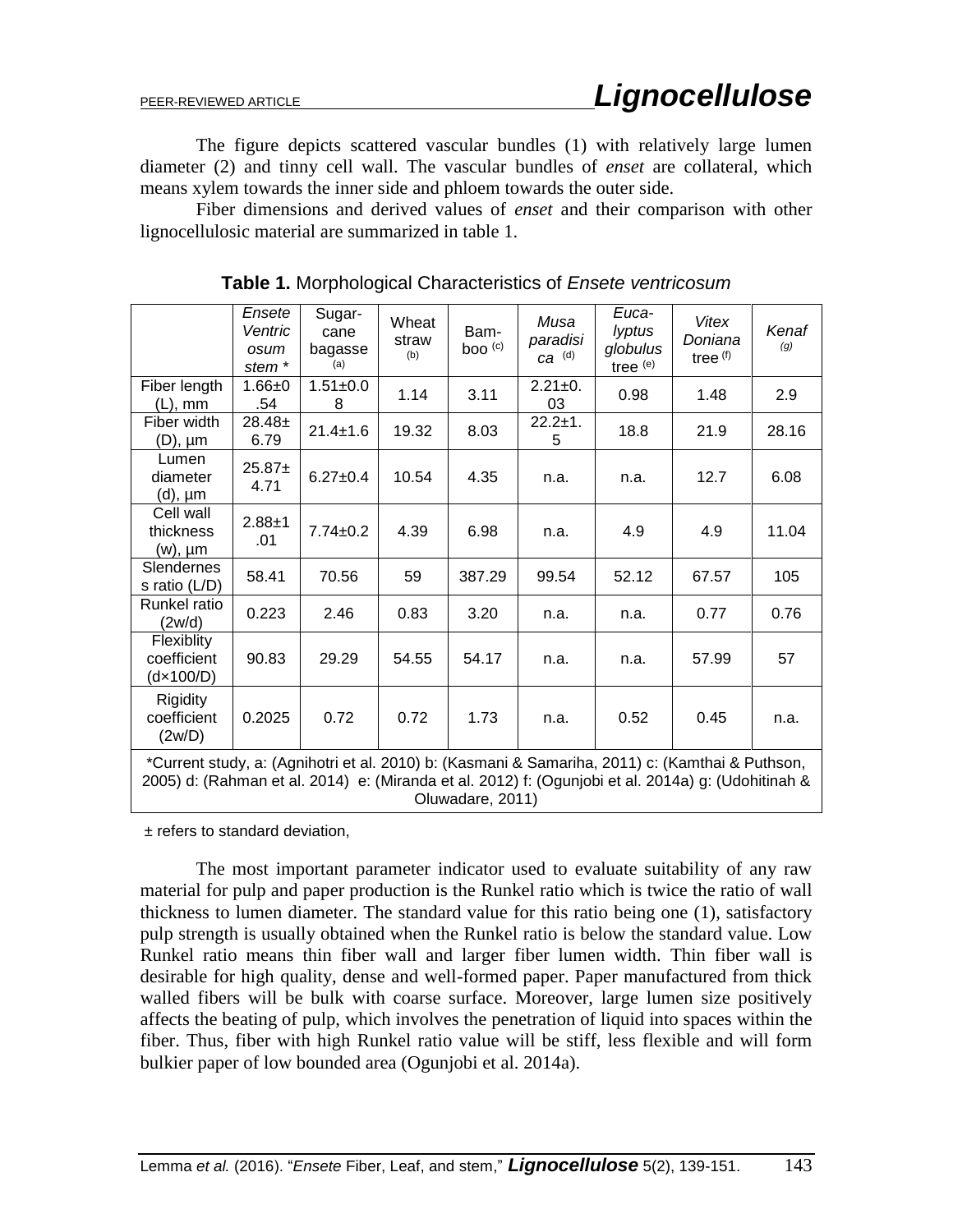In the present study, the Runkel ratio of *enset* was found to be 0.223, indicating thin fiber walls which are suitable for paper production favoring good sheet binding formation with high pulping quality (Kiaei et al. 2014; Ibrahim &Abdelgadir 2015).

Other calculated wood properties are flexibility ratio and rigidity coefficient. The strength properties of paper such as tensile strength, bursting strength and folding endurance are affected mainly by the way in which individual fibers are bonded together in paper sheet. The degree of fiber bonding depends largely on flexibility and compressibility of individual fibers (Ibrahim & Abdelgadir 2015). The coefficient of flexibility, usually expressed in percentage, is derived from the ratio of lumen width to its fiber diameter. Coefficient of flexibility gives the bonding strength of individual fiber and by extension the tensile strength and bursting properties. The flexibility coefficient of *enset* was determined to be 90.8. Hence, *enset* fibers are flexible and with high strength properties and can be considered good for paper production (Ogunjobi et al. 2014a; Kiaei et al. 2014). In general, there is a positive relationship between slenderness ratio and folding endurance, and between flexibility coefficient and burst, and breaking length and tear resistance.

The dimensional analysis shows that *enset* fiber exhibits fairly good properties for paper pulp production in all aspects except for its slenderness ratio. The slenderness ratio of *enset,* which was found to be 58.4 in the present study is below the recommended value of 70. Pulp tear resistance increases with increasing fiber slenderness (Ogunjobi et al. 2014a). This means paper made from *enset* residue will have low tear strength and therefore may not be suitable for wrapping and packaging purposes. Slenderness ratio also affects the tensile and busting strength of the fiber. However, fiber with thin cell wall thickness compromise low slenderness ratio regarding paper strength (Ogunjobi et al. 2014a).

### **Chemical Compositional Analysis**

The main components of natural fiber include cellulose, hemicellulose and lignin. Cellulose is a structural component of plants and is often surrounded by matrices of other structural polymers, such as lignin and hemicellulose. Thus, during pulping reaction, the amorphous hemicellulose and lignin can be easily degraded and become soluble in cooking liquor (Ho et al. 2012). High cellulose content is considered desirable for the pulp and paper industry as it has been correlated with high pulp yield (Li et al. 2010).

The results of the chemical analysis made on *enset* residue in the present study are presented in Figure 2. Furthermore, the same results are compared with data obtained from literature on other lignocellulosic materials in Table 2.

As can be observed in Figure 2, the cellulose content is the highest in *enset* fiber (69.51%) and lowest in the leaf (37.96%). This content is also the highest among the other lignocellulosic materials presented in Table 2. It is also interesting to observe that the cellulose content of *enset* pseudo stem is comparable to those of bagasse and beech wood.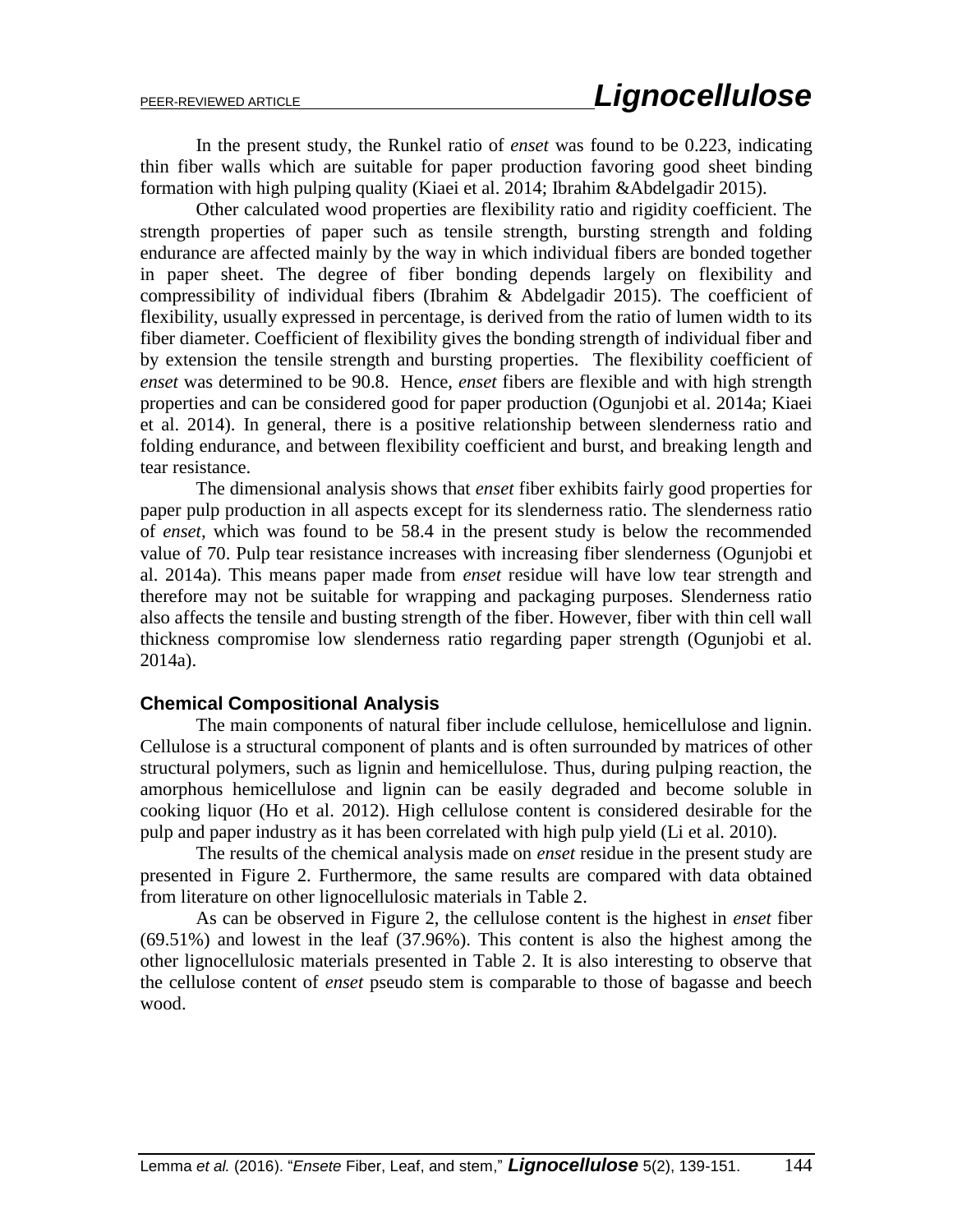

**Fig. 2.** Comparative analysis of chemical compositions of different parts of *enset* residue

| <i>Vertiticosum)</i> Residue With Other Paper maning Raw Materials                              |                   |           |             |            |             |             |             |
|-------------------------------------------------------------------------------------------------|-------------------|-----------|-------------|------------|-------------|-------------|-------------|
| Chemical                                                                                        | Cel%              | lig%      | Ash%        | Et%        | $Cw\%$      | Hw%         | $1\%$       |
| composition                                                                                     |                   |           |             |            |             |             | <b>NaOH</b> |
| Fiber*                                                                                          | $69.51 \pm$       | $5.7\pm$  | $4.62 +$    | $5.29 \pm$ | $12.69+$    | $6.67 +$    | $22.75+$    |
|                                                                                                 | 0.99              | 0.90      | 0.28        | 0.075      | 0.45        | 0.507       | 0.75        |
| Leaf *                                                                                          | 37.96±            | $18.93+$  | $11.75 \pm$ | $19.09+$   | $26.58 \pm$ | $16.66 \pm$ | $49\pm$     |
|                                                                                                 | 0.68              | 0.95      | 0.75        | 0.84       | 0.44        | 0.65        | 0.09        |
| Pseudostem *                                                                                    | 44.3 <sub>±</sub> | $6.82+$   | $4.30\pm$   | $7.95\pm$  | $26.41 \pm$ | $14.96 \pm$ | $49.75+$    |
|                                                                                                 | 0.94              | 0.96      | 0.19        | 0.875      | 0.19        | 0.36        | 2.25        |
| Bagasse fiber (a)                                                                               | $42.34 \pm$       | $21.7\pm$ | $2.10+$     | $1.85 \pm$ | $3.02+$     | $7.42 \pm$  | $32.29+$    |
|                                                                                                 | 0.36              | 0.35      | 0.03        | 0.01       | 0.02        | 0.05        | 0.1         |
| Abaca fiber (b)                                                                                 | 68.32             | 8.50      | 5.10        | n.a.       | n.a.        | n.a.        | n.a.        |
| Vine stem (c)                                                                                   | 35.0              | 28.1      | 3.9         | 11.3       | 8.2         | 13.9        | n.a.        |
| Banana pseudo-                                                                                  | 39.12             | 8.88      | 8.20        | 3.05       | n.a.        | n.a.        | n.a.        |
| stem (d)                                                                                        |                   |           |             |            |             |             |             |
| Banana leaf                                                                                     | $43.25+$          | $16.02 +$ | $7.55 \pm$  | $1.96 \pm$ | $9.14 \pm$  | n.a         | $32.44 \pm$ |
| stalk/leaf (e)                                                                                  | 1.8               | 1.2       | 0.7         | $0.1$ (ac) | 0.9         |             | 1.9         |
| Beech wood (f)                                                                                  | 45.8              | 21.9      | 0.4         | n.a.       | n.a.        | n.a.        | n.a.        |
| Eucalyptus                                                                                      | 56.9              | 17.8      | 1.0         | 1.4        | 1.6         | n.a.        | 12.2        |
| globulus <sup>(g)</sup>                                                                         |                   |           |             |            |             |             |             |
| Sweet bamboo (h)                                                                                | 68.11             | 28.70     | 1.46        | 5.91       | 7.03        | 8.03        | 24.91       |
| Cotton stalk (i)                                                                                | 43.8              | 17.6      | 3.5         | n.a.       | n.a.        | n.a.        | n.a.        |
| (*) Current study: (a) (Agnihotri et al. 2010) (b) (Ramadevi et al. 2012): (c) (Mansouri et al. |                   |           |             |            |             |             |             |
| 2012): (d) (Li et al. 2010) : (e) (Rahman et al. 2014):(f) (Demirbas 1998): (g) (Miranda et al. |                   |           |             |            |             |             |             |

| <b>Table 2.</b> Comparison of the Chemical Composition of enset (Ensete |                                                            |  |  |
|-------------------------------------------------------------------------|------------------------------------------------------------|--|--|
|                                                                         | ventricosum) Residue with Other Paper making Raw Materials |  |  |

**Et:** solubility of ethanol-toluene, lig: lignin, Cw: cold water, Hw: Hot water, cel: cellulose, 'n.a.: not available,  $\pm$  shows standard deviation, (ac): acetone extractive

2012): (h) (Kamthai & Puthson 2005): (i) (Ververis et al. 2004)

The main objective of pulping is to remove lignin since it is undesirable component in paper making. It affects the quality and properties of pulp such as color, hardness, bleaching ability and paper durability. Low lignin content in the raw material is related with low amount of energy and chemical requirement for delignification.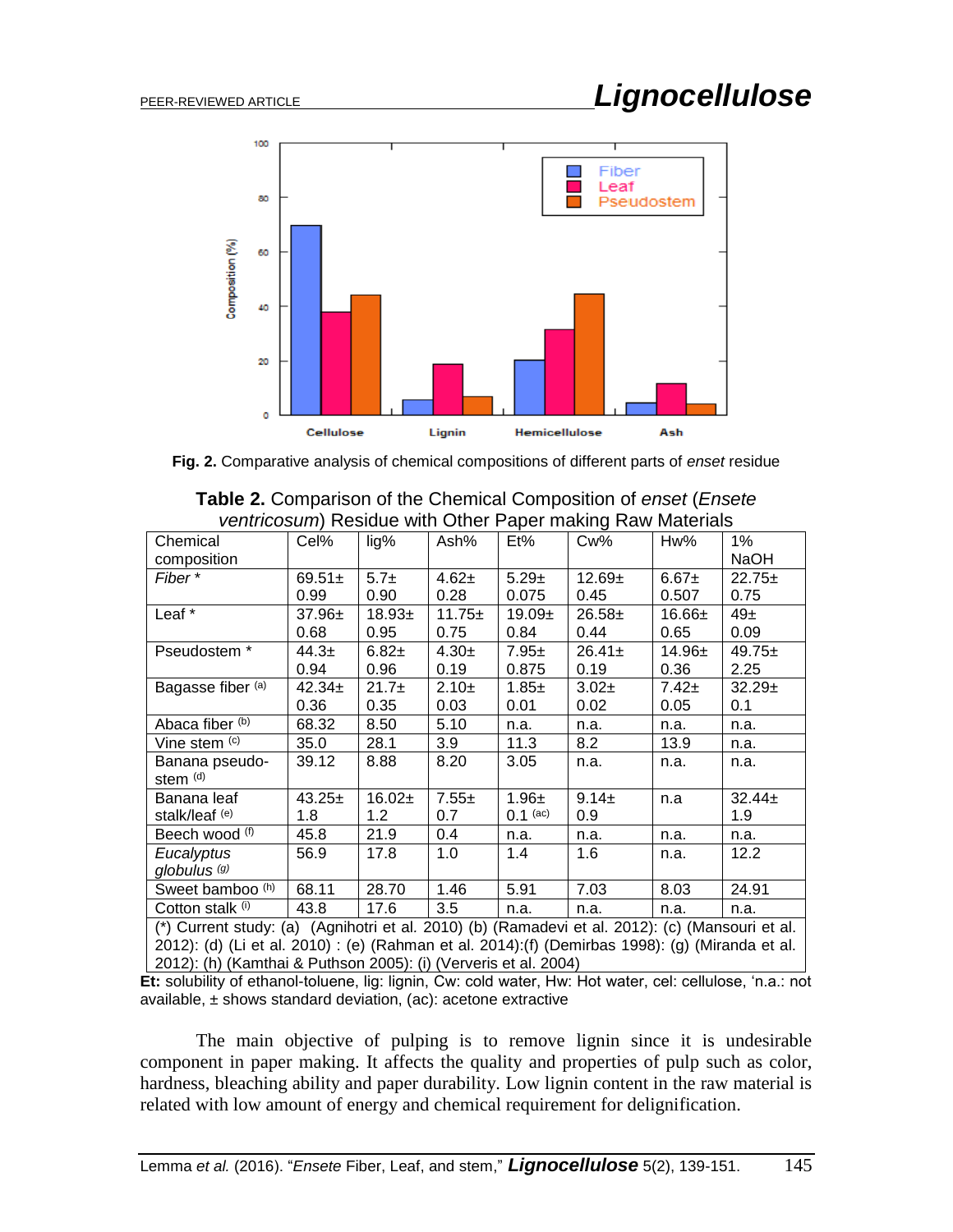As it is evident in both Figure 2 and Table 2, the lignin contents of *enset* fiber (5.7%) and pseudo stem (6.82%) are by far lower than that of *enset* leaf (18.93%). Furthermore, when compared with the lignin content of the other materials in Table 2, *enset* fiber and pseudo stem show lower lignin content. Even the materials like bagasse show higher lignin content (21.7%) than that of *enset* leaf (18.93%).

The comparative analysis has also revealed other significant compositional differences among the *enset* residues. The leaf and the pseudo stem have higher extractive content and lower cellulose content compared to the fiber. The ash content of *enset* pseudo stem and *enset* fiber is lower than the pseudo stem and peduncle of banana which is in the same family (Rahman et al*.* 2014; Li et al. 2010). The pseudo stem have high hot water solubility content because it has high amount of starch around 65% (Gabel et al. 2013). In the leaf there is coloring matter which might be responsible to the observed high amount of extractive content. High ash, solubility and extractive content is related to large amount of inorganic compounds, sugars, coloring material, starch, tannins and gums which are common in grasses (Shatalov and Pereira, 2006). In addition, alkaline solubility indicates the degree of fungus decay or degradation by heat, light and oxidation. The results show that alkaline solubility is higher in *enset* pseudo stem (49.75) and leaf (49.09) compared to *enset* fiber (22.75) and baggase fiber (32.29) (Agnihotri et al. 2010).

#### **FTIR Spectroscopy**

Fourier transform infrared spectroscopy (FTIR) is commonly used to study the functional groups of lignocellulosic biomass and the changes caused due to different treatments. The spectra offer qualitative and semi-quantitative information suggesting the presence and absence of functional groups and stretching bond in lignocellulosic biomass



**Fig. 3.** FTIR spectra of *Enset* /*Ensete ventricosum*/ samples: Fiber, leaf and pseudostem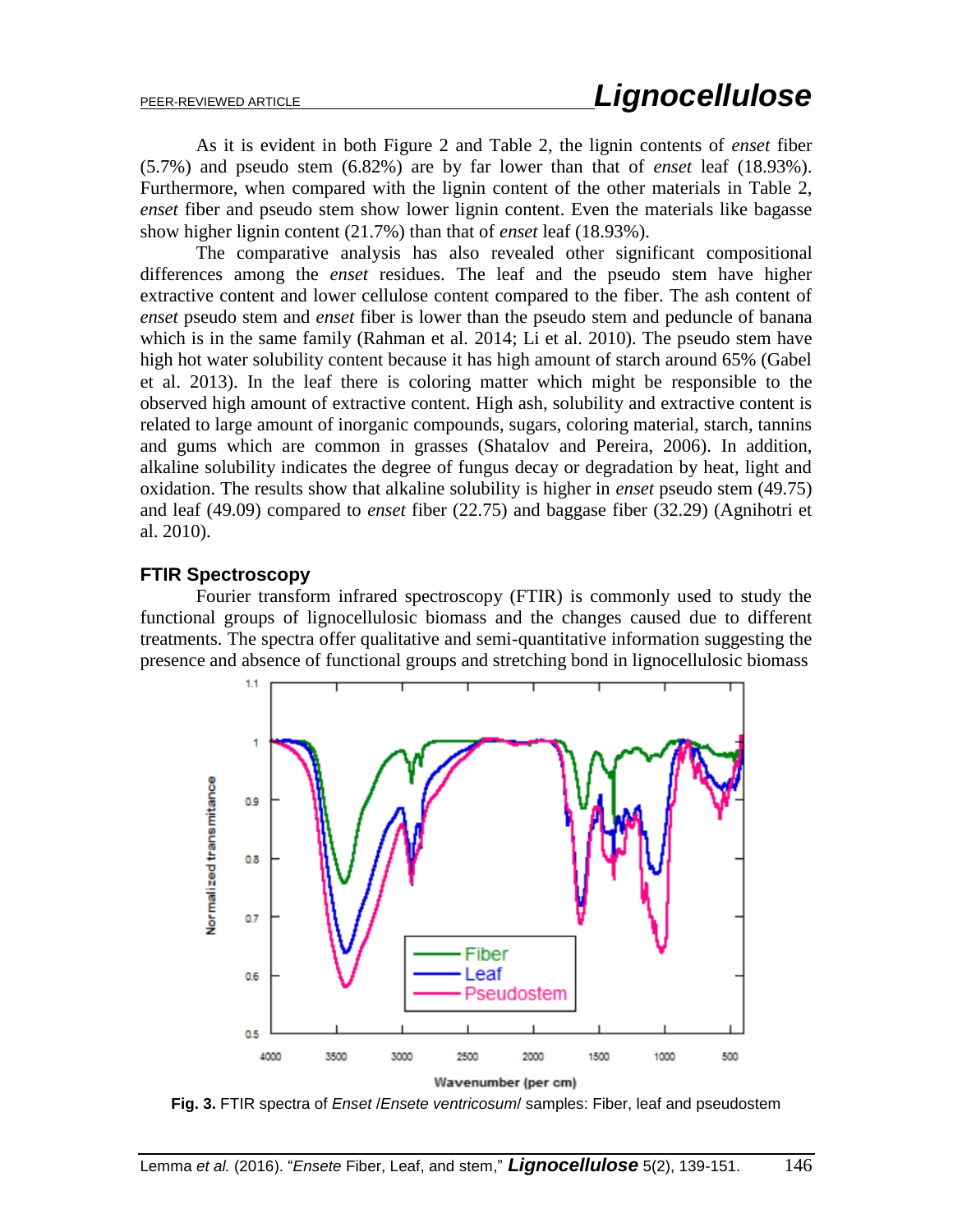and whether the intensity of an absorption band has changed after treatment or degraded by the cooking liquor (Fan et al. 2012; Poletto et al. 2012). The FTIR spectra for different *enset* residues are presented in Figure 3, showing the difference in the transmittance.

FTIR bands in plant can be classified into two regions due to their complexity. The first region is the OH and CH stretching vibrations in the range of 3800 to 2700 cm<sup>-1</sup>. The second region is the "finger print" region which is assigned to stretching vibration of different groups of plant components in the range of  $1800$  to  $400 \text{ cm}^{-1}$  (Poletto et al. 2012). In this region significant differences are revealed among *enset* residues.

In all three samples there is strong broad band around  $3400 \text{ cm}^{-1}$  which is assigned to different OH stretching bands of the lignin and carbohydrate components. The other two bands around  $2920 \text{ cm}^{-1}$  and  $2850 \text{ cm}^{-1}$  are associated with asymmetric and symmetric methyl and methylene stretching groups. Since some compounds in organic extractives, like fatty acid methyl esters and phenolic acid methyl esters, contain methyl and methylene groups, the results are attributed to the higher content of extractive and lignin in leaf (Poletto et al. 2012; Ramadevi et al. 2012; Xu et al. 2013).

In the "finger print" region, the spectra contain several bands assigned to the main components of the plant. The band around  $1637 \text{ cm}^{-1}$  is attributed to C=O and C=C stretching in carbonyl and alkene from fatty acid extractive components. In addition, the band at around  $1734 \text{ cm}^{-1}$  is clearly shown in leaf while in other plant parts there is a shoulder at this band attributing to C=C and C=O stretching or bending in carbonyl and alkene of different group in lignin and fatty acid components of the extractive substances (Poletto et al. 2012; Ramadevi et al. 2012; Fan et al. 2012). This supports the chemical analysis in the leaf. It is the most lignified part of *enset* and high extractive content. Table 3 shows FTIR band assignments to *enset* residues.

| <b>Band Position</b><br>(cm <sup>-1</sup> ) | <b>Functional Groups</b>                                                                                 | Polymer                                   |  |
|---------------------------------------------|----------------------------------------------------------------------------------------------------------|-------------------------------------------|--|
| 3400                                        | O-H stretching                                                                                           | Lignin, cellulose<br>and hemicellulose    |  |
| 2920, 2850                                  | C-H stretching in methyl and methylene groups                                                            | Lignin                                    |  |
| 1734                                        | C=O stretching in carbonyl group and ester groups                                                        | Lignin                                    |  |
| 1637                                        | C=C and C=O alkene                                                                                       | Hemicellulose                             |  |
| 1384                                        | C-H bending                                                                                              | cellulose.<br>hemicellulose               |  |
| 1317                                        | Condensation of guaiacyl unit and syringyl unit,<br>syringyl unit and CH <sub>2</sub> bending stretching | Cellulose and<br>hemicellulose            |  |
| 1240                                        | O-H Phenolic hemicellulose and pectin                                                                    | Hemicellulose                             |  |
| 1040                                        | C-O-C symmetric glycosidic stretch C-O deformation<br>in primary alcohols                                | Cellulose,<br>hemicellulose and<br>lignin |  |
| 840                                         | Glycosidic link                                                                                          | Hemicellulose                             |  |
| 600                                         | Lignin component                                                                                         |                                           |  |

**Table 3.** Assignments of FTIR Bands for *Enset* (Poletto et al. 2012; Chen et al. 2010; Xu et al. 2013)

The bands at  $1384 \text{ cm}^{-1}$  are attributed to C-H in cellulose and hemicellulose. This band is seen to be more intense in the *fiber* than the other parts (Poletto et al. 2012), which might be due to the higher cellulose content observed in *enset* fiber.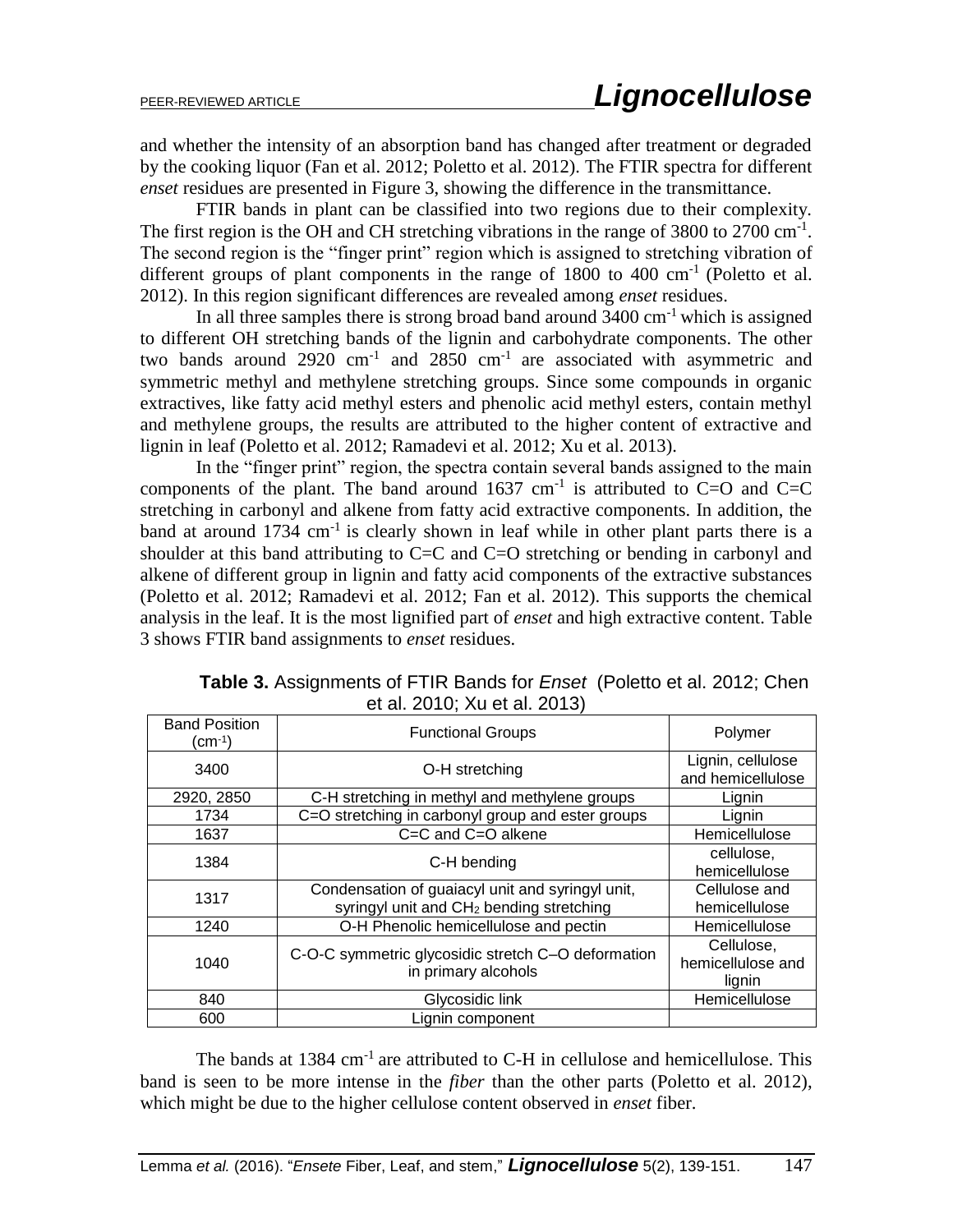The bands at  $1317 \text{ cm}^{-1}$  and  $1240 \text{ cm}^{-1}$  which attributed to the OH group in phenol, are shown clearly in pseudo steam and leaf. They are also attributed to hemicellulose and pectin (Ramadevi et al. 2012). The broad bands around 1040 cm<sup>-1</sup> and  $600 \text{ cm}^{-1}$  are attributed to C-O-C symmetric glycosides stretch, C-H and C=O deformation, bending or stretching vibration of many groups in lignin and carbohydrate (Poletto et al. 2012; Ramadevi et al. 2012; Gabel & Karlsson 2013). It is related to starch found in pseudo stem which is revealed by high water solubility in pseudo stem and high lignin in leaf.

# **CONCLUSIONS**

This study is focused on finding alternative source of cellulosic fiber for paper pulp production in Ethiopia. In this regard, residues of *enset*, an abundantly found plant in the country, have been investigated. In particular, *enset* fiber, leaf and pseudo stem were studied. The dimensional analysis and the derived values clearly show that these residues, but more importantly the fiber, possess the characteristics needed for pulp use. The study shows *enset* residue have long fiber length, thin wall thickness and large lumen diameter which are desirable to produce good quality paper. The derived values of *enset*  fiber are also comparable with other promising lignocellulosic fiber sources. In addition, the chemical analysis shows that the residue, mainly the fiber, is characterized by high amount of cellulose (69.5%) and low lignin (5.7%) content compared to other wood and non-wood fiber sources. Thus, this biomass could be viewed as a potential source of cellulose for the production of cellulose derivatives. It is therefore, evident that use of *enset* residue as paper pulp raw materials can bring about both environmental and economic benefits.

# **ACKNOWLEDGMENTS**

The authors are very grateful for the support by the Wood Technology Research Center of the Ethiopian Environment and Forest Research Institute staffs and laboratory technicians for their valuable assistance.

# **REFERENCES CITED**

- Agnihotri, S., Dutt, D., and Tyagi, C. (2010). "Complete characterization of bagasse of early species of *Saccharum officinerum*-CO 89003 for pulp and paper making," *BioResources* 5(2), 1197-1214.
- Ates, S., Ni, Y., Akgul, M., and Tozluoglu, A. (2008). "Characterization and evaluation of paulownia elongota as a raw material for paper production," *African Jounal of Biotechnology* 7(22), (1684-5315), 4153-4158.
- Ayele, A., and Sahu, O. (2014). "Extension of *enset* plant product for rural development in Ethiopia," *Journal of Agricultural Ecomonics* 2(3)(2360-798x), 031-040.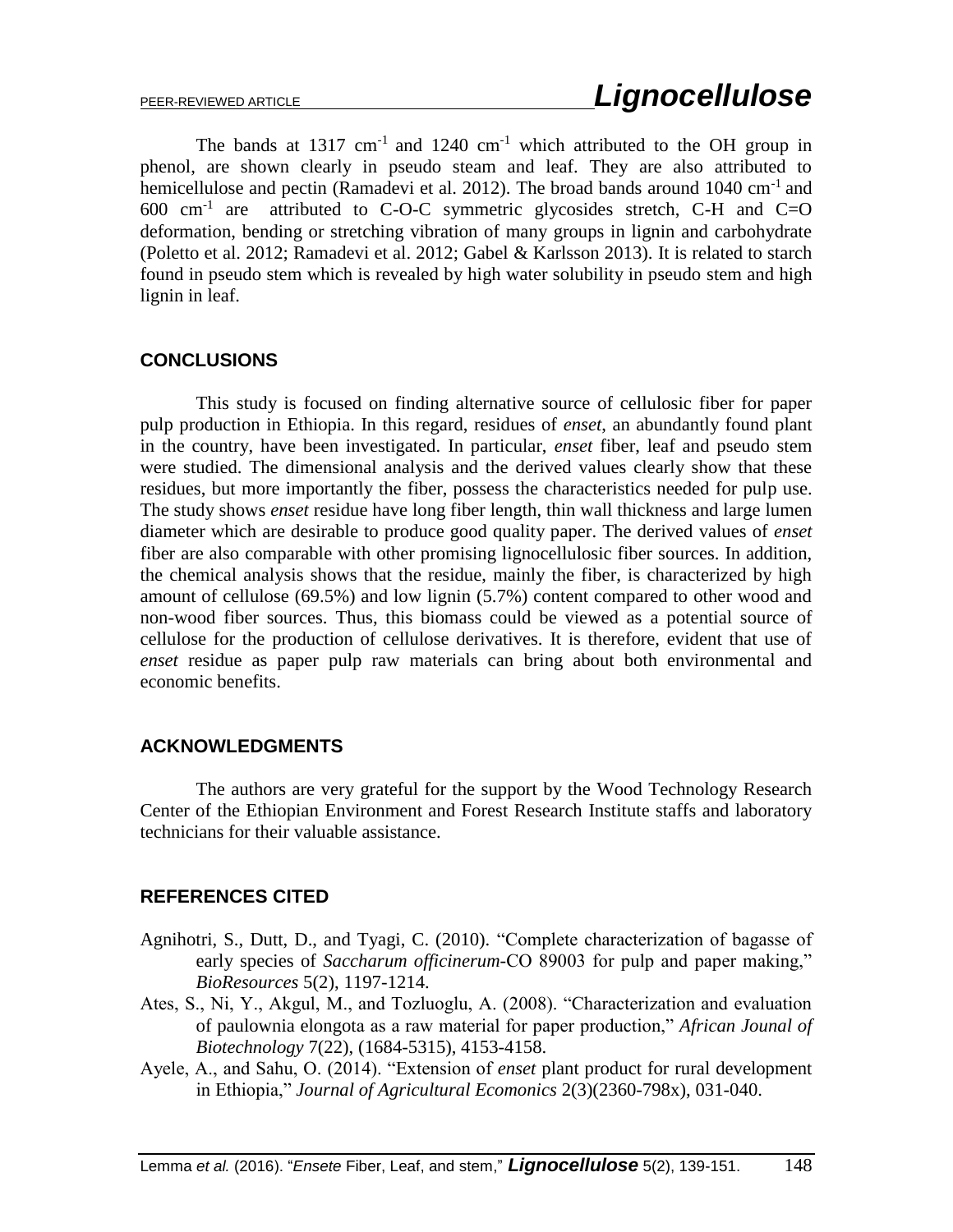- Bhatnagar, R., Gupta, G., and Yadav, S. (2015). "A review on composition and properties of banana fibers," *International Journal of Scientific and Engineering Research*  6(5), 49-52.
- Brandt, S., Spring, A., Hiebsch, C., McCabe, J., Tabogie, T., Diro, M., *et al*. (1997). *The "Tree against hunger": Enset based agricultural systems in Ethiopia*, Washington: American Association for the Advancement of Science.
- Cavka, A., Guo, X., Tang, S.-J., Winestrand, S., Jonsson, L., & Hong, F. (2013). "Production of bacterial cellulose and enzyme from waste fiber sludge," *Biotechnology for Biofuels* 6(25).
- Chen, H., Ferrari, C., Angiuli, M., Yao, J., Raspi, C., and Bramanti, E. (2010). "Qualitative and quantitative analysis of wood samples by Fourier transform infrared spectroscopy and multivariate analysis," *Carbohaydrate Polymers 82*, 772-778.
- Demirbas, A. (1998). "Aqueous glycerol delignigication of wood chips and ground wood," *Bioresource Technology* 63, 179-185.
- Fan, M., Dai, D., and Huang, B. (2012). "Fourier transform infrared spectroscopy for natual fibers," in: S. Salih (ed.), *Fourier Transform, Materials Analysis*, InTech, Shanghai, pp. 45-68.
- Feria, M. J., Garcia, J. C., Perez, A., Gomide, J. L., Colodette, J. L., and Lopez, F. (2012). "Process optimization in kraft pulping, bleaching, and beating of *Leucaena diversifolia*," *BioResources* 7(1), 283-297.
- Gabel, M., B, M., and Karlsson, L. M. (2013). "Nutritive values of the drought tolerant food and fodder crop *enset*," *African Journal of Agricultural Research*  8(20)(1991-637x), 2326-2333.
- Ho, C.-L., Wu, K.-T., Wang, E. I.-C., and Su, Y.-C. (2012). "Kinetic study of carbohydrate dissolution during tetrahydrofurfuryl alcohol/HCl Pulping of rice straw," *BioResources* 7(4), 5719-5736.
- Ibrahim, M. E., and Abdelgadir, A. Y. (2015). "Effect of growth rate on fiber characteristics of *Eucalyptus camaldulensis* wood of coppice origin grown in white Nile state, Sudan," *Jour. of Nat. Resour. & Environ. Stu.* 3(1683-6456), 14- 23.
- Johansson, C., Bras, J., Mondragon, I., Nachita, P., Plackett, D., Simon, P., *et al*. (2012). "Renewable fibers and bio-based materials for packaging applications – A review of recent development," *BioResources* 7(2), 2506-2552.
- Justiz-smith, N. G., Virgo, G. J., and Buchanan, V. E. (2008). "Potential of Jamaican banan, coconut coir and bagasse as composite materials," *Material Characterization* 59, 1273-1278.
- Kadajji, V. G., and Betageri, G. V. (2011). "Water soluble polymers for pharmaceutical application," *Polymers* 3, 1972-2009.
- Kamthai, S., and Puthson, P. (2005). "The physical properties, fiber morphology and chemical composition of sweet bamboo (*Dendrocalamus asper* backer," *Kasetsart J. (nat. sci.),* 39, 581-587.
- Kanshie, T. (2002). *Five thousand years of sustainability? A case study on Gedeo land use (Southern Ethiopia).* Netherlands: Treemail publishers.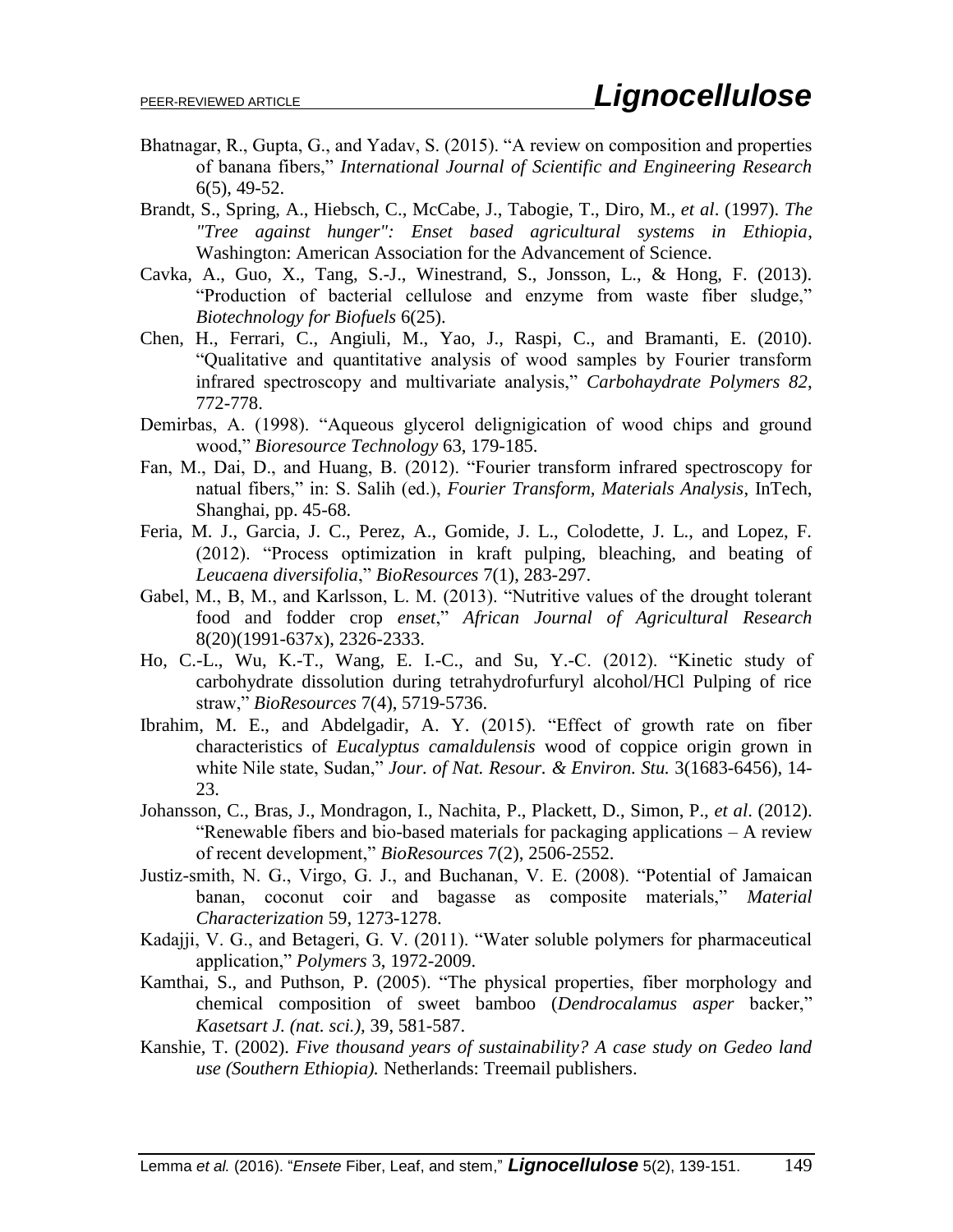- Kasmani, J. E., and Samariha, A. (2011). "Some chemical and morphological properties of wheat straw," *Middle-East Journal of Scientific Research* (1990-9233), 823- 825.
- KG, S. (2015). "Recent development in 'green' composites based on plant fibers preparation, structure property studies," *Bioprocessing and Biotechnology* 5, 2.
- Kiaei, M., and Veylaki, M. (2011). "Biometry features inthree types of rice residues," *Middle-East Journal of Scientific Research* 9(3), 367-371.
- Kiaei, M., Tajik, M., and Vaysi, R. (2014). "Chemical and biometrical properties of plum wood and its application in pulp and paper production," *Maderas, Cienc, Tecnol.,*  3, 313-322.
- Lattimer, J. M., and Haub, M. D. (2010). "Effects of dietary fiber and its components on metabolic health," *Nutrients* 2, 1266-1289.
- Li, K., Zhan, Y., A. Lucia, L., Fu, S., and Zhan, H. (2010). "Analysis of the chemical composition and morphological structure of banana pseudo-stem," *BioResources*  5(2), 576-585.
- Mansouri, S., Khiari, R., Bendouissa, N., Saadallah, S., Mhenni, F., and Mauret, E. (2012). "Chemical composition and pulp characterization of Tunisian vine stems," *Industrial Crops and Products* 36, 22-27.
- Miranda, I., Gominho, J., and Pereira, H. (2012). "Incorporation of bark and tops in *Eucalyptus globulus* wood pulping," *BioResources* 7(3), 4350-4361.
- Ogunjobi, K. M., Adetogun, A. C., and Omole, A. O. (2014). "Assessment of variation in the fiber characteristics of the wood of *Vitex doniana* sweet and its suitability for paper production," *Research in Forestry, Wildlife and Environment* 6, 39-51.
- Ogunjobi, K., Adetogum, A., and Shofidiya, S. (2014). "Investigation of pulping potentials of waste from conversion of *Anogeissus leiocarpus*," *IOSR Journal of Polymer and Textile Engineering* 1(2), 26-30.
- Poletto, M., Zattera, A. J., and Santana, R. M. (2012). "Structural difference between wood species: Evidence from chemical composition, FTIR spectroscopy, and thermogravimetric analysis," *Applied Polymer Science* 126, E336-E343.
- Rahman, M. M., Islam, T., Nayeem, J., and Jahan, M. (2014). "Variation of chemical and morphological properties of different parts of banana plant (*Musa paradisica*) and their effects on pulping," *International Journal of Lignocellulosic Products* 1(2), 93-103.
- Ramadevi, P., Sampathkumar, D., Srinivasa, C. V., and Bennehalli, B. (2012). "Effect of alkali treatment on water absorption of single cellulosic abaca fiber," *BioResources* 7(3), 3515-3524.
- Shakhas, J., Marandi, M. A., Zeinaly, F., Saraian, A., and Saghafi, T. (2011). "Tobacco residuals as promising lignocellulosic materials for pulp and paper industry," *BioResources* 6(4), 4481-4493.
- Shatalov, A. A., and Pereira, H. (2006). "Papermaking fibers from giant reed (*Arundo donax* L.) by advanced ecologically friendly pulping and bleaching technologies," *BioResources* 1(1), 45-61.
- Taherzadeh, M., and Karimi, K. (2007). "Acid-based hydrolysis processes for ethanol from lignocellulosic materials: A review," *BioResources* 2(3), 472-499.